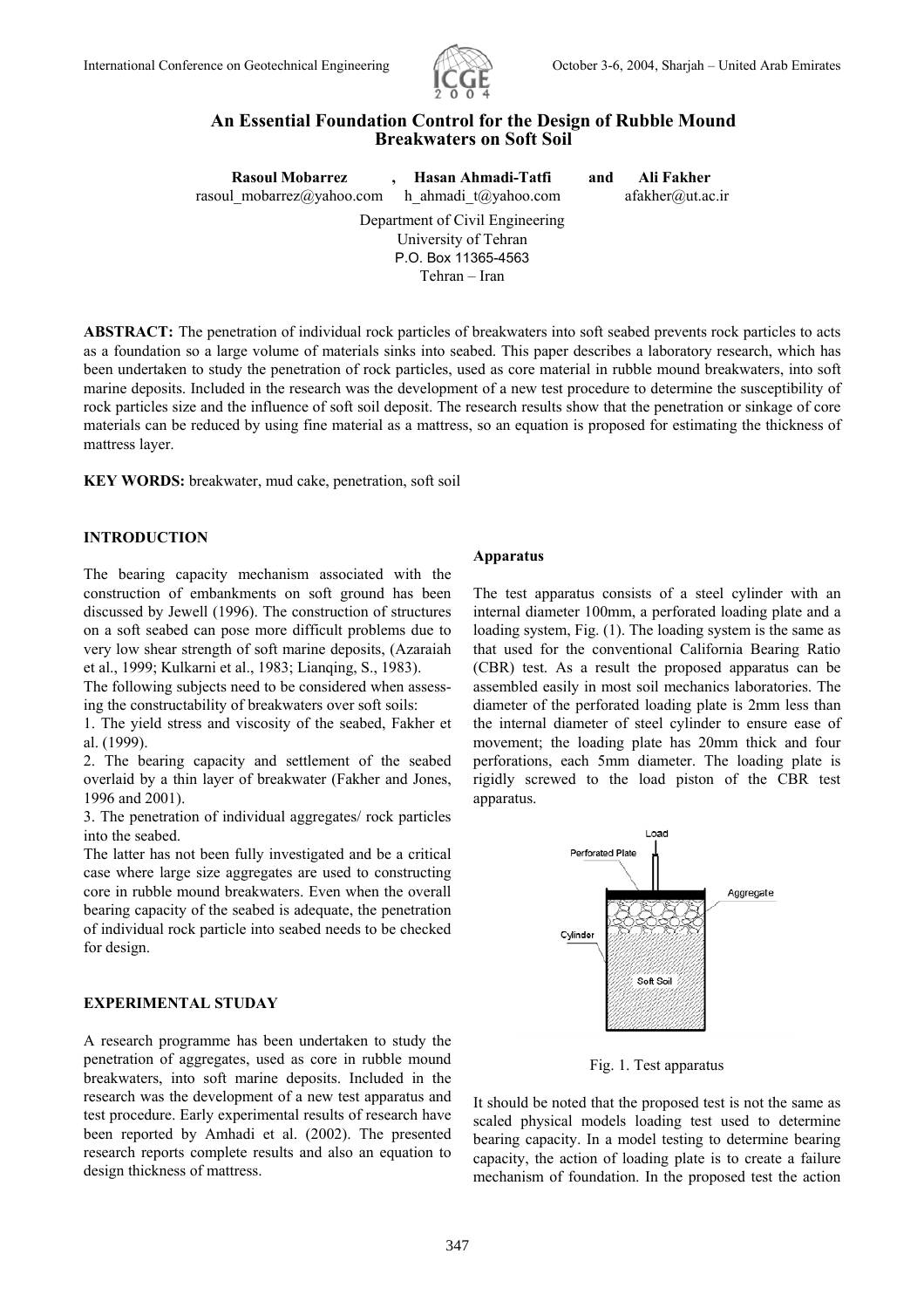of a loading plate is to push aggregated into the soft clay and create "mud cakes". The test is conceptually similar to a consolidation test where deformation is studied. Therefore the diameter of the loading plate is almost equal to the internal diameter of steel cylinder.

#### **Material and sample preparation**

The soft soil used in the tests was prepared by mixing fine soils (classified as CL has a LL=42 and PL=20) with water for 20 minutes at  $25^{\degree}$  C. The water content was change to produce sample with different shear strength in different tests. The shear strength of very soft soil such as marine clay has been shown to be a function of the liquid limit and water content, Fakher et al (1999).

The soft marine sample was placed in the test cylinder and a layer of aggregates was prepared and placed. The aggregates were first rained from a small height of 50 mm onto a plastic plate placed on the top of the steel cylinder. The plastic plate was quickly removed in a horizontal direction and the aggregates fell on the top of soft soil in the cylinder. Seven sizes of aggregates were used in the research, Table 1.

Table 1. Aggregates type

| Aggregate                   | $D_{10}$ | $D_{30}$ | $D_{50}$                          | $D_{60}$ |
|-----------------------------|----------|----------|-----------------------------------|----------|
| Number                      |          |          | (percentage of aggregate passing) | (mm)     |
|                             | 19.6     | 21.7     | 22.0                              | 22.6     |
| $\mathcal{D}_{\mathcal{L}}$ | 16.1     | 16.7     | 17.4                              | 17.65    |
| 3                           | 5.6      | 7.2      | 10                                | 11.3     |
|                             | 4.07     | 4.21     | 44                                | 4.43     |
| 5                           | 3.42     | 3.57     | 3.67                              | 3.73     |
| 6                           | 2.88     | 2.95     | 3.0                               | 3.13     |
|                             | 2.07     | 22       | 2.38                              | 2.46     |

## **Test procedure**

Once the soft soil and aggregate were placed, the perforated plate was placed on top of the upper layer of the aggregate and pushed downward, Fig.1. The force required to push the plate and the underlying aggregates into the soft soil was recorded and the test was terminated when soft soil material was seen to extrude through the perforations in the loading plate. After the test, the sample was examined and the penetration of the aggregates into the soft soil was established.

# **RESULTS AND DISCUSSION**

The results of tests are presented to show the influence of different parameters on the aggregate penetration. In all curves the vertical and horizontal axes are shown the force exerted by loading system and vertical displacement respectively. The effect of aggregate size on the increase of resistance to penetration of aggregate is shown in Fig. 2. The penetration resistance decreased when the aggregate

size increased. The displacement also increases while the aggregate size increased. The larger size aggregates have a larger void space so a large vertical displacement of the loading plate is required for the voids to be filled by the soft soil.



Fig. 2. The effect of aggregate size  $(D_{50})$  on the resistance to penetration

The effect of soft soil water content is shown in Fig. 3. The increase in water content is caused a decrease on the penetration resistance.



Fig. 3. The effect of soft soil water content on the resistance to penetration.

The effect of aggregate thickness is also considered in some tests. So a number of tests were performed with different aggregate thickness and an example of results is shown in Fig. 4. The penetration resistance increased when the aggregate thickness increased.

Considering the result curves shown in Fig. 2 to Fig. 4, it can be understood that the curves approximately have three stages as shown in Fig. 5.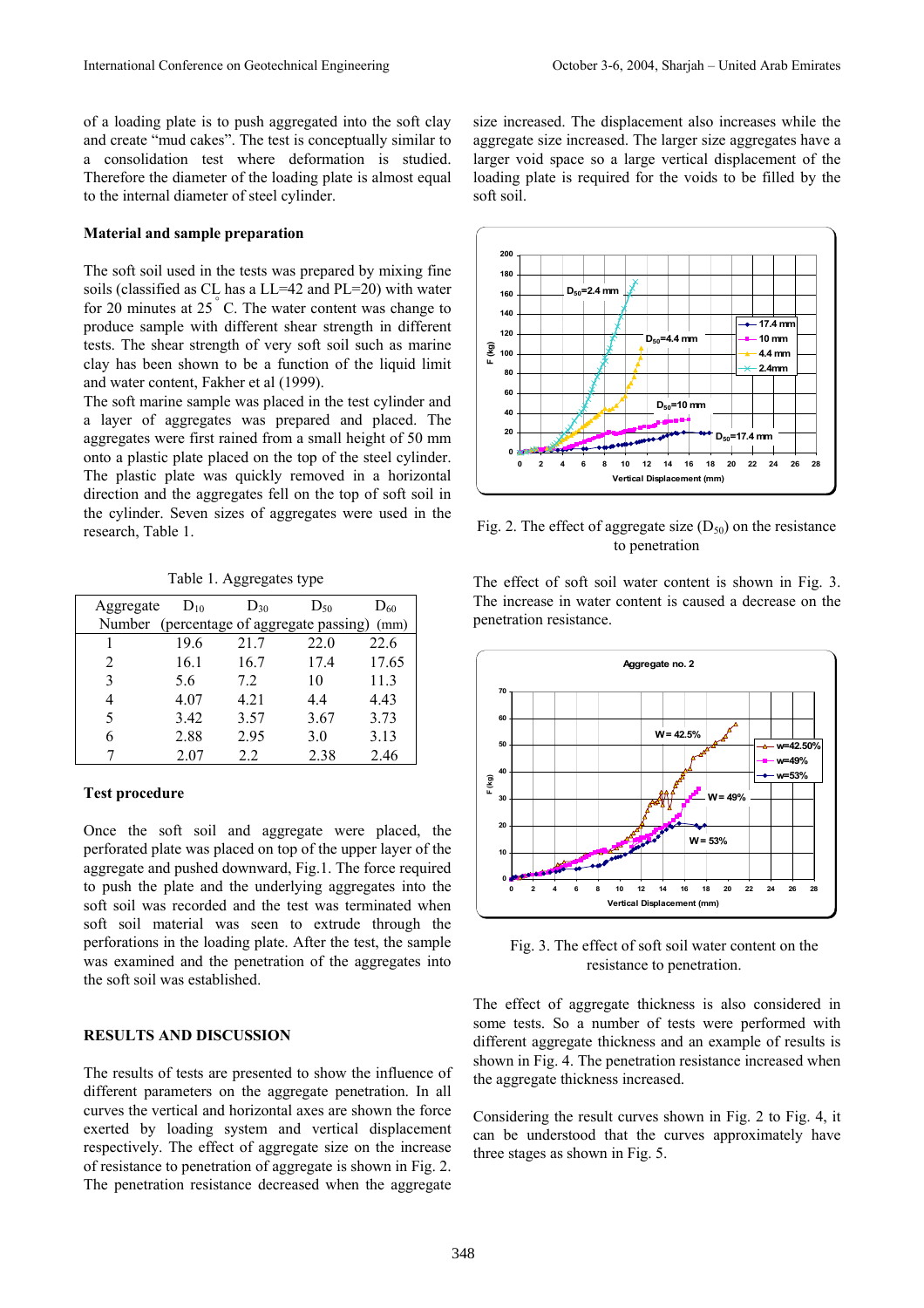The first stage having mild slope can be created because of sitting the aggregate onto soft soil or the influence of sitting loading plate on aggregate. The third stage that has steep slope also can be influenced from the perforated plate and a friction between soil and perforated plate. Therefore part 2 is less influenced than part 1 and part 3 by initial and boundary condition of tests.



Fig. 4. The effect of aggregate thickness on the resistance to penetration

(The thickness of each layer = 25 mm)



Fig. 5. Different stages in each result curve

To find the force or pressure required penetrating aggregate into soft soil, the mean slope of part 2 in the pressure-displacement curve shown with  $\alpha$  in Fig. 5, could be selected. Based on this slope,  $(\alpha)$ ; obtained from the pressure-displacement curve, Equation (1) can be presented between a pressure exerted on the breakwater bed and displacement.

$$
\alpha = \tan \beta
$$
  

$$
\alpha = \frac{\Delta(\frac{F}{A})}{\Delta Dis} \rightarrow (\frac{F}{A}) = \alpha t \rightarrow p = \alpha t
$$
 (1)

p: Pressure exerted on breakwater bed

- $\alpha$ : Penetration resistance parameter (Table 2)
- t : Mattress layer thickness as shown in Fig.  $(6)$

F: Force exerted on bed

A: Cross-section area Dis: Displacement



Fig. 6. Mattress layer

The value of  $\alpha$  in Equation (1) is determined from test results. The  $\alpha$  values are presented in Table 2 for different aggregate types and soft soil specification.

Table 2. Values proposed for  $\alpha$ 

| Liquid<br>Limit<br>of<br>soft soil | Moisture<br>of<br>soft soil | Aggregate<br>diameter<br>(mm) | $\alpha$ |
|------------------------------------|-----------------------------|-------------------------------|----------|
| 42                                 | 53                          | 17.4                          | 0.23     |
| 42                                 | 53                          | 10                            | 0.35     |
| 42                                 | 53                          | 4.4                           | 0.89     |
| 34                                 | 43                          | 17.4                          | 0.12     |
| 34                                 | 43                          | 10                            | 0.25     |
| 34                                 | 43                          | 4.4                           | 0.78     |

#### **CONCLUSIONS**

The following conclusions can be drawn from the research study:

1. The proposed penetration test can be used to simulate the phenomena of aggregates penetration into soft soils.

2. The penetration of the breakwater aggregates can be reduced by use of smaller size aggregates as mattress layer.

3. The primary equation is proposed for determining mattress layer characteristics (thickness and particle size).

### **REFERENCES**

Ahmadi, H., et al. (2002). Individual penetration of aggregates into soft seabed and the effects of geosynthetics. Geosynthetics –  $7<sup>th</sup>$  – Delmas & Girard (eds), 1379-1381.

Azaraiah, I., Dhat, N.R., Gupta, R.P., Chhatre, M.V. (1999). Foundation problems in soft marine clays for breakwater. GEO shore, Porc. Of Int. Conf. on Offshore and Nearshore Geotechnical Eng., 371-376.

Fakher, A., Jones, C.J.F.P. (1996). Bearing capacity of rectangular footing on geogrid reinforced sand. Journal of Geotechnical and Geoenviromental Eng., ASCE, 326-327.